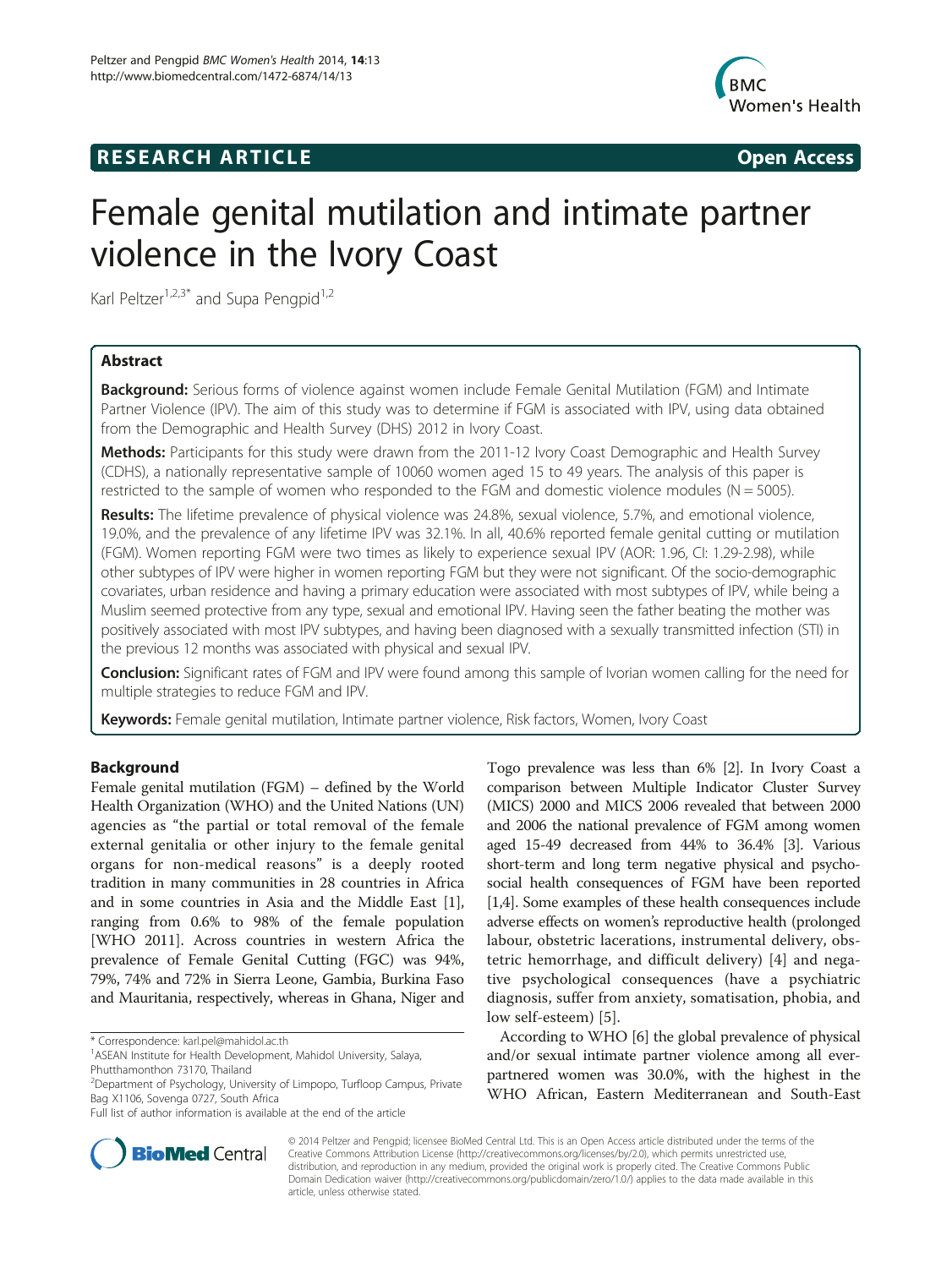Asia Regions, where approximately 37% of ever-partnered women reported having experienced physical and/or sexual intimate partner violence at some point in their lives [[6\]](#page-4-0). From the 2005 Demographic and Health Survey in Ivory Coast it was found that past 12 months physical and/or sexual violence from an intimate partner or nonpartner was 12% [\[7](#page-4-0)].

Two previous studies in Egypt and Mali have shown a positive association between FGM and intimate partner violence (IPV) [\[8,9](#page-4-0)]. Salihu et al. [\[8](#page-4-0)] propose that a possible explanation of the association between FGM and IPV is that women with previous exposure to violence are more likely to experience violence later in life. Women with physical and sexual trauma during childhood are more likely to experience violence, including IPV in later life [[10](#page-4-0)]. Likewise, women who experience FGM as a form of violence in early childhood may be vulnerable to IPV [[8\]](#page-4-0). Childhood abuse, including FGM may interfere with normal development of interpersonal relatedness and affect regulation leading to a "higher threshold of tolerance" for coercive or forceful sexual advances [\[11](#page-4-0)]. The aim of this study was to determine if FGM is associated with IPV, using data obtained from the Demographic and Health Survey (DHS) 2012 in Ivory Coast.

## Methods

## Sample and procedure

Participants for this study were drawn from the 2011-12 Ivory Coast Demographic and Health Survey (CDHS), a nationally representative sample of 10060 women aged 15 to 49 years. The 2011/12 CDHS employed a twostage stratified sample, where systematic sampling with probability proportional to size was applied [\[12\]](#page-4-0). The analysis of this paper is restricted to the sample of women who responded to the FGM and domestic violence modules ( $N = 5005$ ). This study is based on analysis of secondary data with all participant identifiers removed. Permission to use the DHS data in this study was obtained from Opinion Research Corporation (ORC) Macro Inc. The DHS data are publicly available. The survey procedure and instruments used have received ethical approval from the National Ethics Committee of Côte d'Ivoire and the Internal Review Board (IRB) of the Centers of Disease Control (CDC) in Atlanta [[12\]](#page-4-0).

## Measures

The questionnaire included demographic variables such as age, formal education, work status, residence, marriage type, religious denomination and wealth status, a composite index based on the household's ownership of consumer items such as television, car, drinking water, toilet facilities, etc.

Female Genital Mutilation (FGM) was assessed from the survey item 'Respondent Circumcised,' which was a

dichotomous (Yes/No) variable. Further, those who indicated that they had been circumcised were asked several items regarding circumcision, including 'flesh removed from the genital area', 'genital area just nicked without removing any flesh' and 'Genital area sewn closed' and the timing of circumcision [\[12](#page-4-0)].

#### Intimate partner violence (IPV)

The domestic violence module of the Ivory Coast DHS includes 11 items that capture violence committed by a male partner or spouse. From these questions, IPV was categorised into three main subtypes: physical, sexual and emotional. Physical violence referred to any exposure to one or several of the following acts against women by a current or former husband or partner ever: i) pushing, shaking or throwing something at her; ii) slapping her or twisting her arm; iii) punching or hitting her with something harmful; iv) kicking or dragging her; v) strangling or burning her; vi) threatening her with a weapon (e.g. Gun or knife); and vii) attacking her with a weapon. Sexual violence referred to any exposure to one or several of the following acts against women by a current or former husband or partner ever: i) forced sexual intercourse; and ii) other sexual acts when undesired. Emotional IPV was assessed with two items, 'ever humiliation' and 'ever threatened harm', and was defined as a woman's report of ever experiencing an act of emotional violence by a partner. Exposure to each of these types of violent acts were scored as 1 (any experience of violence ever) and 0 (no experience of violence ever).Women were further categorised as those who experienced one type of IPV and those who experienced two or more types of IPV [\[8,9\]](#page-4-0).

In addition, several risk factors for IPV were assessed, including increased risk of HIV/STI [\[6](#page-4-0)] and witnessing IPV of parents in childhood [\[13,14\]](#page-4-0).

#### Data analysis

Data analysis was performed using STATA software version 11.0 (Stata Corporation, College Station, Texas, USA). The analysis in STATA took into account the multilevel stratified cluster sample design of the study. Frequencies as estimation of prevalence of IPV were obtained. Logistic regression analysis was conducted to estimate the association between relevant predictor variables including FGM and IPV. Adjusted odds ratios are reported for selected predictor variables (FGM, age, formal education, residence, religious affiliation, wealth status, working status, marriage type, history of an STI, parental violence) while considering IPV as a dependent variable. In the analysis, weighted percentages are reported. The reported sample size refers to the sample that was asked the target question. The two-sided 95% confidence intervals are reported. The p-value less or equal to 5% is used to indicate statistical significance.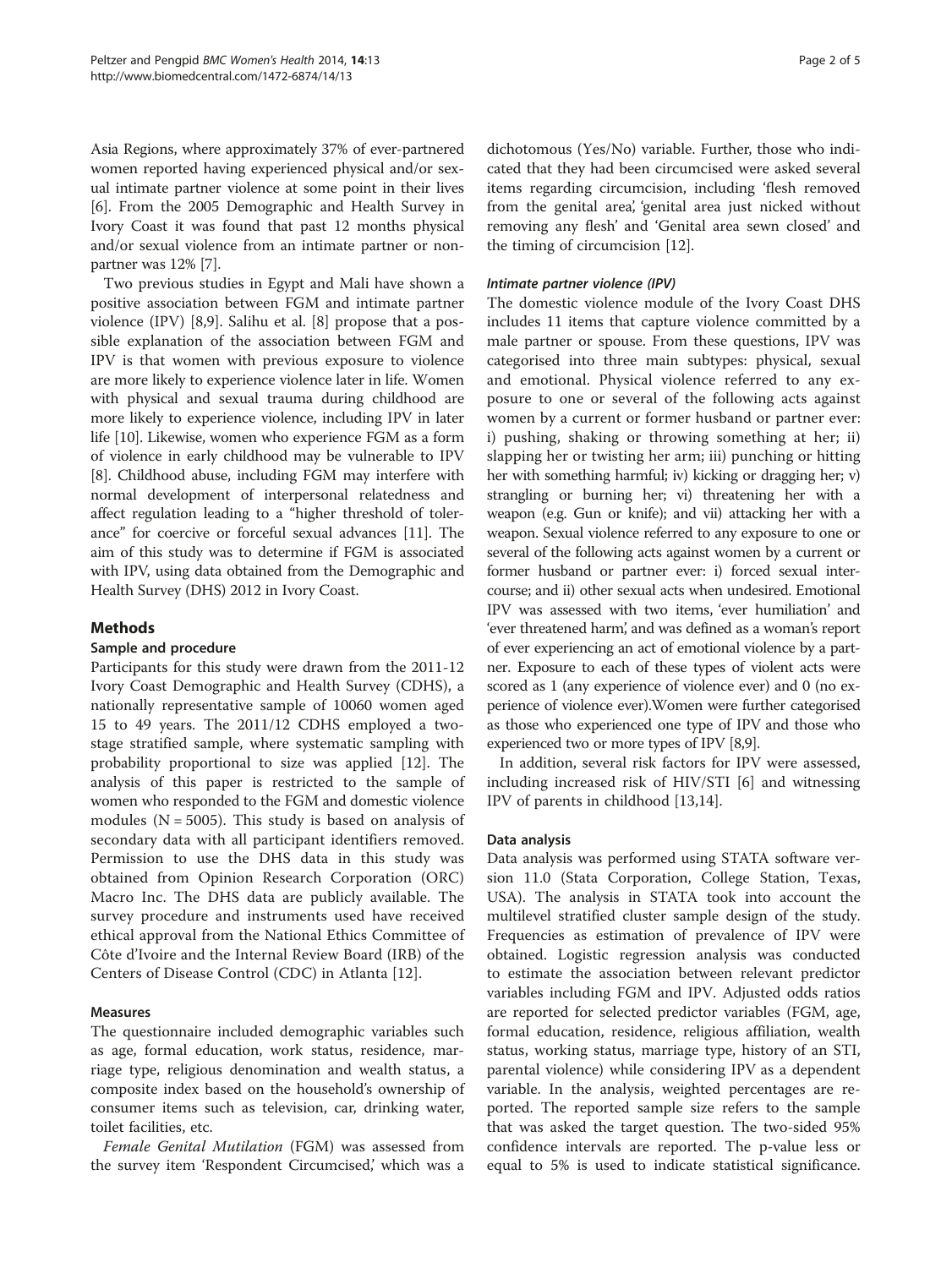Both the reported 95% confidence intervals and the p-value are adjusted for the multi-stage stratified cluster sample design of the study.

## Results

Overall, 5005 women were administered the domestic violence and female genital cutting modules of the 2012 Ivory Coast DHS. Their demographic characteristics are provided in Table 1. The lifetime prevalence of physical violence was 24.8%, sexual violence, 5.7% and emotional violence, 19.0%, and the prevalence of any lifetime IPV was 32.1%. In all, 40.6% reported female genital cutting or mutilation (FGM). Among women with FGM the median age of circumcision was 4 years  $(SD = 5.4)$ . The proportion of women with FGM was highest among those with no education (55.8%), those belonging to the Catholic religion (71.8%), and women in polygynous marriage (59.5%) (see Table 1).

The adjusted odds ratios (AOR) and 95% confidence intervals (95% CI) for the association between FGM and IPV are shown in Table [2.](#page-3-0) Women reporting FGM were two times as likely to experience sexual IPV (AOR: 1.96, CI: 1.29-2.98), while other subtypes of IPV were higher in

Table 1 Sample characteristics of Ivory Coast women completing the domestic violence and female genital cutting modules of the Demographic and Health Survey, 2012

|                                  | <b>Total</b> | <b>FGM</b> | Any type<br>of IPV | <b>Physical IPV</b> | <b>Sexual IPV</b> | <b>Emotional IPV</b> | One type<br>of IPV | Two or three<br>types of IPV |
|----------------------------------|--------------|------------|--------------------|---------------------|-------------------|----------------------|--------------------|------------------------------|
|                                  | N (%)        | $\%$       | %                  | %                   | $\%$              | %                    | %                  | $\%$                         |
| All                              | 5005         | 40.9       | 31.2               | 24.8                | 5.7               | 19.0                 | 16.5               | 14.7                         |
| Age (years)                      |              |            |                    |                     |                   |                      |                    |                              |
| $15 - 24$                        | 1177 (21.9)  | 36.3       | 30.6               | 25.5                | 6.5               | 17.0                 | 16.1               | 14.5                         |
| $25 - 34$                        | 2096 (40.9)  | 40.4       | 30.6               | 24.3                | 5.1               | 19.0                 | 16.5               | 14.1                         |
| 35-49                            | 1732 (37.3)  | 48.0       | 32.3               | 25.0                | 5.9               | 20.4                 | 16.8               | 13.5                         |
| Education                        |              |            |                    |                     |                   |                      |                    |                              |
| None                             | 3392 (63.0)  | 54.8       | 28.9               | 23.0                | 4.4               | 16.8                 | 16.7               | 12.2                         |
| Primary                          | 1105 (24.3)  | 29.4       | 37.5               | 29.8                | 9.5               | 23.6                 | 17.2               | 20.4                         |
| Secondary or higher              | 508 (12.7)   | 20.6       | 30.6               | 24.5                | 5.0               | 21.7                 | 14.2               | 16.4                         |
| Religion                         |              |            |                    |                     |                   |                      |                    |                              |
| Catholic                         | 2317 (42.6)  | 67.4       | 30.4               | 25.3                | 4.5               | 17.1                 | 16.8               | 13.6                         |
| Muslim                           | 849 (17.0)   | 19.1       | 32.2               | 24.3                | 6.0               | 21.3                 | 16.0               | 16.2                         |
| Protestant/other Christian       | 1028 (25.3)  | 14.0       | 33.0               | 25.6                | 7.6               | 21.2                 | 16.3               | 16.7                         |
| Animist/no/other                 | 742 (15.2)   | 45.9       | 30.0               | 22.9                | 6.0               | 19.3                 | 16.7               | 13.4                         |
| Marriage type                    |              |            |                    |                     |                   |                      |                    |                              |
| Monogamous                       | 3436 (71.2)  | 43.6       | 29.6               | 23.8                | 5.3               | 17.8                 | 15.6               | 14.0                         |
| Polygynous                       | 1155 (28.8)  | 59.5       | 32.7               | 25.6                | 6.3               | 19.4                 | 18.5               | 14.2                         |
| Wealth                           |              |            |                    |                     |                   |                      |                    |                              |
| Poorest                          | 1162 (21.4)  | 41.7       | 27.8               | 20.5                | 6.4               | 15.6                 | 16.6               | 11.1                         |
| Second                           | 1076 (19.9)  | 36.9       | 29.7               | 24.7                | 5.1               | 18.3                 | 15.0               | 14.7                         |
| Middle                           | 1063 (19.3)  | 50.0       | 31.1               | 24.0                | 4.7               | 19.0                 | 17.4               | 13.6                         |
| Fourth                           | 965 (20.5)   | 45.3       | 34.9               | 28.1                | 7.2               | 21.5                 | 18.6               | 16.3                         |
| Richest                          | 739 (19.0)   | 32.5       | 32.8               | 27.1                | 4.9               | 21.2                 | 14.7               | 18.1                         |
| Residence                        |              |            |                    |                     |                   |                      |                    |                              |
| Rural                            | 3167 (57.8)  | 42.3       | 29.0               | 22.4                | 5.3               | 16.7                 | 16.9               | 12.1                         |
| Urban                            | 1838 (42.2)  | 39.5       | 34.3               | 28.2                | 6.3               | 22.2                 | 16.0               | 18.3                         |
| Working status                   |              |            |                    |                     |                   |                      |                    |                              |
| Not working                      | 1277 (26.0)  | 35.3       | 29.2               | 23.6                | 5.4               | 16.7                 | 16.5               | 12.7                         |
| Currently working                | 3715 (74.0)  | 43.6       | 32.0               | 25.3                | 5.8               | 19.9                 | 16.6               | 15.4                         |
| Father beat mother               | 643 (14.7)   | 47.1       | 43.9               | 35.3                | 8.4               | 24.1                 | 24.9               | 18.9                         |
| Had STI in the past<br>12 months | 324 (6.6)    | 45.7       | 38.2               | 33.4                | 9.2               | 22.5                 | 19.3               | 18.9                         |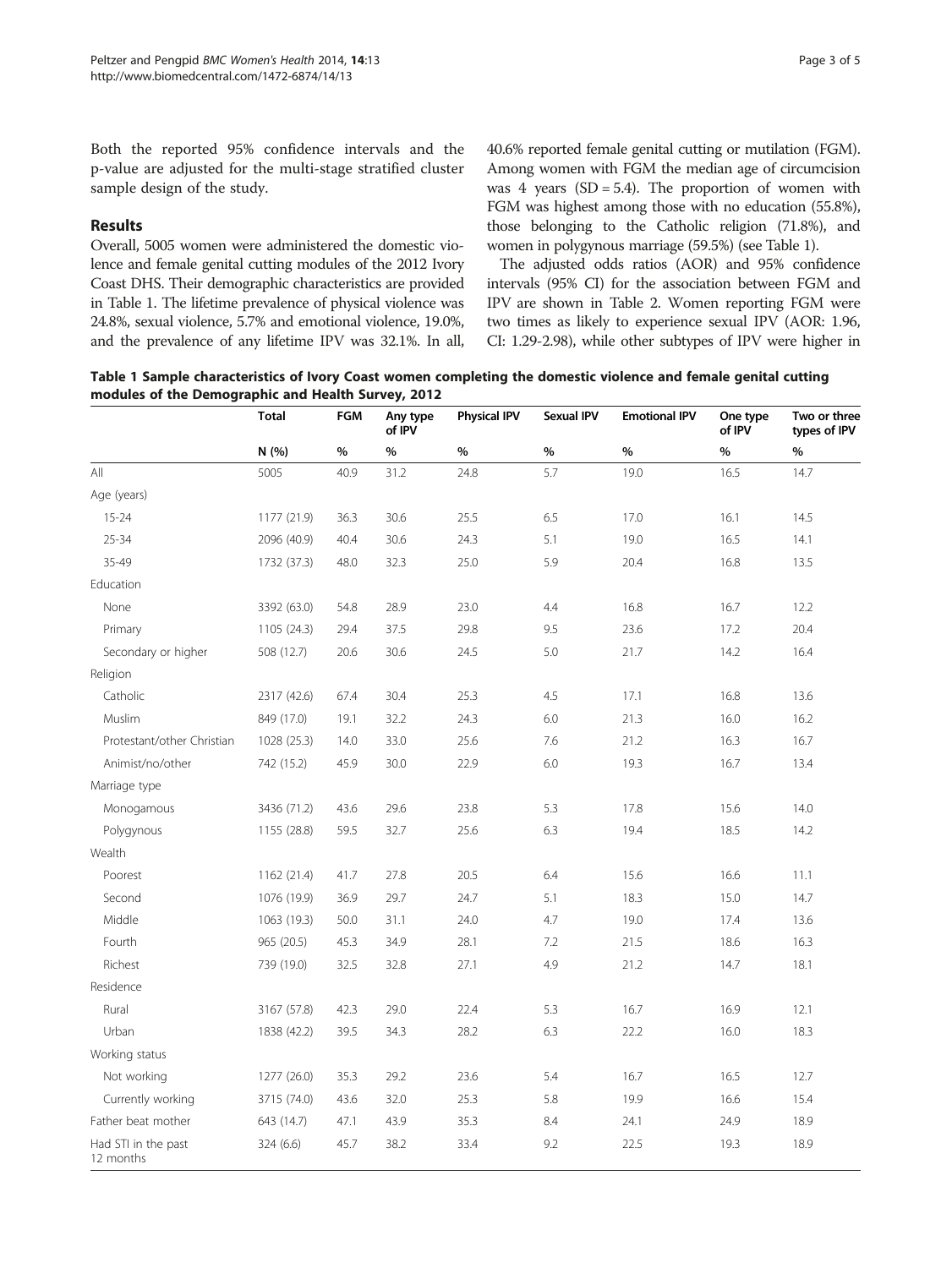<span id="page-3-0"></span>women reporting FGM but they were not significant. Of the socio-demographic covariates, urban residence and having a primary education were associated with most subtypes of IPV, while being a Muslim seemed protective from any type, sexual and emotional IPV, and having been exposed to two or three types of IPV. Having seen the father beating the mother was positively associated with most IPV subtypes, and having been diagnosed with a sexually transmitted infection (STI) in the previous 12 months was associated with physical and sexual IPV (see Table 2).

## Discussion

The lifetime prevalence of IPV and its subtypes in the Ivory Coast seem lower than the average in the WHO African region [\[6](#page-4-0)]. The prevalence of FGM found in this survey (40.6%) seems to show an increase compared to 36.4% in 2006 [\[3\]](#page-4-0).

The study findings show that FGM was only partially associated with IPV, namely with sexual violence only, while having witnessed interparental violence in childhood was found to be associated with most IPV subtypes; the

Table 2 Adjusted odds ratios and 95% confidence intervals for the association between female genital mutilation, other variables and intimate partner violence and its subtypes

|                                             | Any type of IPV<br>AOR (95% CI) | <b>Physical IPV</b><br>AOR (95% CI) | <b>Sexual IPV</b><br>AOR (95% CI) | <b>Emotional IPV</b><br>AOR (95% CI) | One type of IPV<br>AOR (95% CI) | Two or three types of<br><b>IPV AOR (95% CI)</b> |
|---------------------------------------------|---------------------------------|-------------------------------------|-----------------------------------|--------------------------------------|---------------------------------|--------------------------------------------------|
| FGM                                         | 1.00                            | 1.00                                | 1.00                              | 1.00                                 | 1.00                            | 1.00                                             |
|                                             | 1.26 (0.98-1.63)                | 1.15 (0.87-1.51                     | 1.96 (1.29-2.98)**                | 1.18 (0.88-1.59)                     | 1.30 (0.99-1.69)                | 1.13 (0.80-1.58)                                 |
| Age (years)                                 |                                 |                                     |                                   |                                      |                                 |                                                  |
| $15 - 24$                                   | 1.00                            | 1.00                                | 1.00                              | 1.00                                 | 1.00                            | 1.00                                             |
| 25-34                                       | 1.02 (0.80-1.31)                | $0.96$ $(0.75-1.24)$                | $0.75(0.47-1.19)$                 | $1.08(0.77-1.51)$                    | 1.12 (0.84-1.49)                | $0.91(0.65-1.29)$                                |
| 35-49                                       | $1.06$ $(0.82 - 1.36)$          | $0.95(0.74-1.22)$                   | $0.92(0.59-1.44)$                 | $1.14(0.79-1.65)$                    | $1.04(0.76-1.43)$               | $1.05(0.73-1.51)$                                |
| Education                                   |                                 |                                     |                                   |                                      |                                 |                                                  |
| None                                        | 1.00                            | 1.00                                | 1.00                              | 1.00                                 | 1.00                            | 1.00                                             |
| Primary                                     | $1.42$ (1.11-1.82)**            | 1.40 (1.07-1.84)*                   | $1.91 (1.18 - 3.10)$ **           | 1.43 (1.06-1.92)*                    | $1.01$ (0.75-1.35)              | 1.75 (1.26-2.43)*                                |
| Secondary or higher                         | $0.93(0.64-1.35)$               | $0.91(0.59-1.41)$                   | $1.25(0.57 - 2.75)$               | $1.01(0.64-1.61)$                    | $0.92$ $(0.58-1.47)$            | $0.98(0.57-1.66)$                                |
| Religion                                    |                                 |                                     |                                   |                                      |                                 |                                                  |
| Catholic                                    | 1.00                            | 1.00                                | 1.00                              | 1.00                                 | 1.00                            | 1.00                                             |
| Muslim                                      | $0.75$ $(0.57-0.99)$ *          | $0.86(0.64 - 1.16)$                 | $0.51$ (0.28-0.95)*               | $0.63$ (0.45-0.89)**                 | $0.95(0.68-1.33)$               | $0.65$ (0.45-0.94)*                              |
| Protestant/other Christian 0.99 (0.76-1.31) |                                 | $0.96(0.72 - 1.28)$                 | $1.22(0.76-1.97)$                 | $1.00(0.68-1.46)$                    | $1.03(0.74-1.43)$               | $0.97(0.67 - 1.41)$                              |
| Animist/no/other                            | $0.96(0.69-1.32)$               | $0.97(0.68-1.40)$                   | $0.84(0.42 - 1.68)$               | 1.12 (0.74-1.70)                     | $0.97(0.65 - 1.43)$             | $0.99(0.65 - 1.52)$                              |
| Marriage type                               |                                 |                                     |                                   |                                      |                                 |                                                  |
| Monogamous                                  | 1.00                            | 1.00                                | 1.00                              | 1.00                                 | 1.00                            | 1.00                                             |
| Polygynous                                  | 1.19 (0.92-1.53)                | $1.11(0.87-1.42)$                   | 1.39 (0.80-2.43)                  | 1.16 (0.88-1.52)                     | $1.21(0.88-1.66)$               | 1.08 (0.79-1.48)                                 |
| Wealth                                      |                                 |                                     |                                   |                                      |                                 |                                                  |
| Poorest                                     | 1.00                            | 1.00                                | 1.00                              | 1.00                                 | 1.00                            | 1.00                                             |
| Second                                      | $0.87$ $(0.66 - 1.15)$          | $1.04(0.74-1.45)$                   | $0.66$ $(0.33-1.34)$              | $0.95(0.68-1.33)$                    | $0.76$ $(0.53-1.08)$            | $1.07(0.74-1.56)$                                |
| Middle                                      | $1.01(0.68-1.51)$               | $1.04(0.69-1.57)$                   | $0.57(0.24-1.35)$                 | $1.03(0.73-1.45)$                    | $1.03(0.63 - 1.69)$             | $0.95(0.62 - 1.46)$                              |
| Fourth                                      | $1.05(0.69-1.61)$               | $1.05(0.66 - 1.68)$                 | $0.64$ $(0.21 - 1.94)$            | $0.99(0.64 - 1.54)$                  | $1.20(0.73-1.96)$               | $0.85(0.48-1.48)$                                |
| Richest                                     | $0.92$ $(0.55 - 1.55)$          | $1.07(0.61 - 1.86)$                 | $0.60(0.19-1.89)$                 | $0.82$ $(0.46 - 1.45)$               | $0.87(0.47-1.64)$               | $0.95(0.48-1.87)$                                |
| Residence                                   |                                 |                                     |                                   |                                      |                                 |                                                  |
| Rural                                       | 1.00                            | 1.00                                | 1.00                              | 1.00                                 | 1.00                            | 1.00                                             |
| Urban                                       | 1.43 (1.00-2.05)*               | 1.43 (1.00-2.05)*                   | 1.69 (0.73-3.93)                  | $1.77$ $(1.13 - 2.77)^*$             | $1.00(0.69-1.45)$               | 1.94 (1.22-3.09)**                               |
| Working status                              |                                 |                                     |                                   |                                      |                                 |                                                  |
| Not working                                 | 1.00                            | 1.00                                | 1.00                              | 1.00                                 | 1.00                            | 1.00                                             |
| Currently working                           | $1.12(0.88-1.43)$               | $1.13(0.88-1.44)$                   | $1.00(0.64-1.56)$                 | 1.18 (0.89-1.56)                     | $1.00(0.74-1.35)$               | $1.23(0.88-1.71)$                                |
| Father beat mother                          | 1.80 (1.37-2.37)***             | 1.88 (1.43-2.49)***                 | 1.58 (0.94-2.67)                  | 1.40 (0.98-1.99)                     | $1.57$ (1.13-2.16)*             | $1.61$ (1.15-2.27)**                             |
| Had STI in the past 12<br>months            | $1.45$ $(1.02 - 2.05)^*$        | $1.67$ (1.14-2.45)**                | 1.84 (1.02-3.29)*                 | 1.22 (0.79-1.89)                     | 1.25 (0.75-2.09)                | 1.45 (0.91-2.30)                                 |

\*\*\*P < 0.001; \*\*P < 0.01; \*P < 0.05.